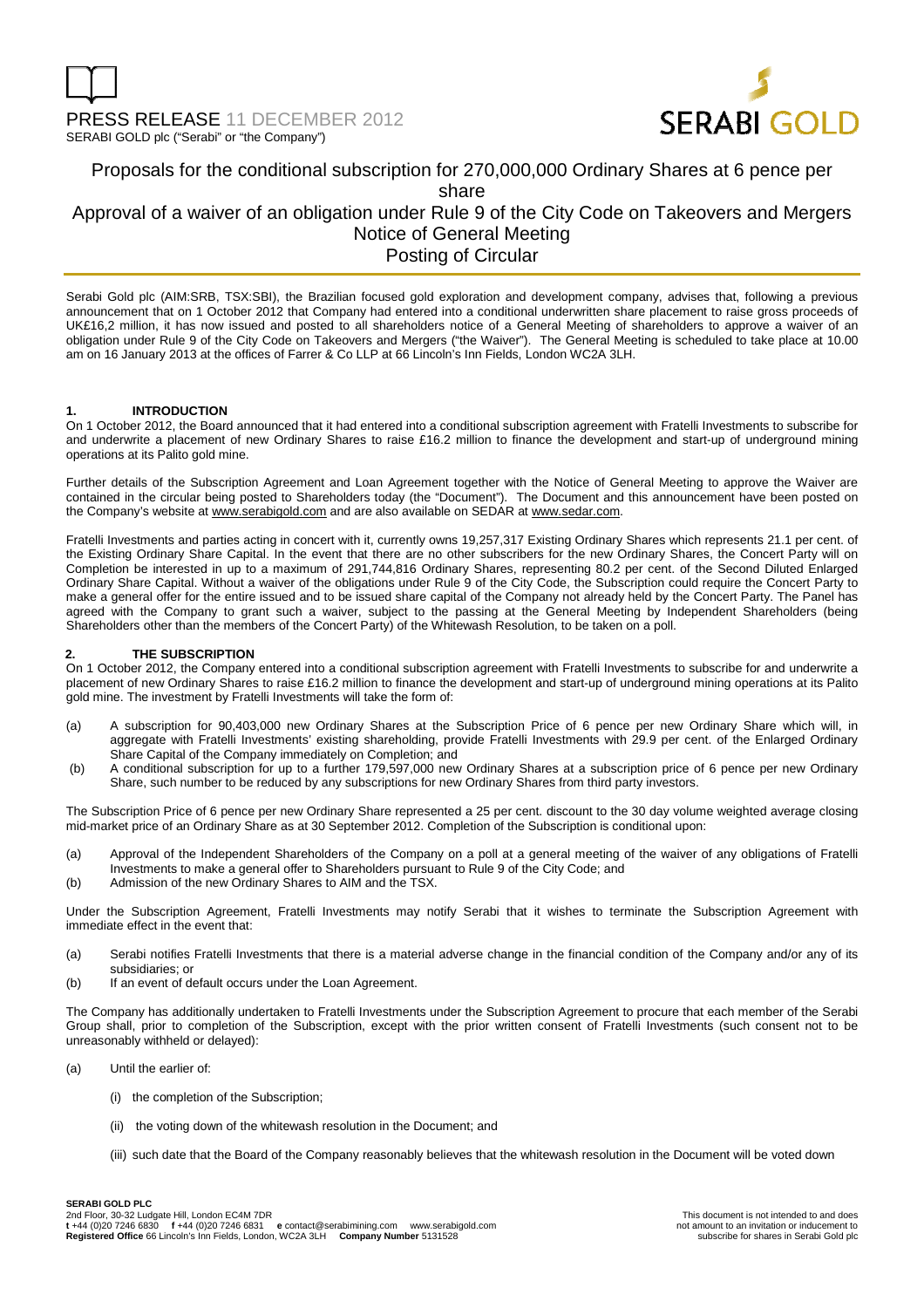## PRESS RELEASE 11 DECEMBER 2012



SERABI GOLD plc ("Serabi" or "the Company")

not create, allot or issue (or enter into any negotiations or reach any agreement (legally or otherwise) to create, allot or issue) any shares or securities or grant any option, warrant or right to subscribe or convert any securities into shares, or require the allotment or issue of any such shares or securities whether conditional or otherwise at an issue price of less than 6 pence per Ordinary Share;

- (b) Not dispose of the whole or part of its undertaking or enter into any negotiations, or reach any agreement, with regard to any such disposal (whether conditional or otherwise). For the avoidance of doubt, this shall include not entering into or agreeing to enter into any off-take or other agreement relating to any future production of the Group; and
- (c) Not enter into any contract or arrangement that is not on an arm's length basis.

The Company has entered into conditional agreements with brokers to use their reasonable endeavours to place the Third Party Shares with institutional and other investors (other than the Concert Party) at the Subscription Price. Further details of these arrangements are set out in paragraph 6.1.10 of Part IV of the Document.

Immediately on completion of the Subscription, Fratelli Investments will receive an underwriting fee to be satisfied by the issue of New Warrants to subscribe for new Ordinary Shares. The number of New Warrants will be calculated on the basis of one New Warrant for every ten Third Party Shares subscribed for. The New Warrants will be exercisable at a subscription price of 10 pence per Ordinary Share for a period of two years from the date of completion of the Subscription.

#### **3. THE LOAN AGREEMENT**

Fratelli Investments has also provided on 1 October 2012 an interim secured short term loan facility of US\$6 million (equivalent to approximately £3.8 million at the exchange rate of £1:US\$1.59 as at 2 October 2012) to the Company to provide additional working capital to the Company and to enable the Company to commence the necessary mine development and plant refurbishment works immediately. Drawdown under the Loan Agreement was subject to a number of conditions precedent including the execution of the security agreements. As at 6 December 2012, the last practicable date prior to the publication of this announcement, US\$4.5 million had been drawn down under the short term loan facility. The Company intends that the Loan Agreement will be repaid from the proceeds of the Subscription. The Loan Agreement is for a period of six months and for a maximum of US\$6 million and will be drawn-down in up to 4 separate instalments. Interest is chargeable at the rate of 12 per cent. per annum and the facility will attract a 3 per cent. arrangement fee. In the event that the funds advanced under the Loan Agreement are repaid prior to the end of the loan period, a penalty will accrue equivalent to the lower of 3 months' interest or the remaining interest that would be chargeable to the end of the loan period, which is expected to amount to US\$226,444 on repayment of the Loan Agreement following completion of the Subscription. The Loan Agreement is secured against the entire share capital of Serabi Mining Limited a subsidiary of Serabi and the 99.99 per cent. shareholder of Serabi Mineração SA, which is the licence holder for the Palito Mine. In addition, the Company has also made a charge in favour of Fratelli Investments over all current and future sums owed by Serabi Mineração SA to Serabi Gold plc.

#### **4. RULE 9 OF THE TAKEOVER CODE**

The Subscription gives rise to certain considerations under the Takeover Code. Brief details of the Panel, the Takeover Code and the protections they afford are set out below. The Takeover Code is issued and administered by the Panel. The Takeover Code applies to all takeover and merger transactions, however effected, where the offeree company is, *inter alia*, a listed or unlisted public company with its registered offices and its place of central management and control in the United Kingdom. The Company is such a company and its Shareholders are entitled to the protections afforded by the Takeover Code.

Under Rule 9 of the Takeover Code, where any person acquires, whether by a single transaction or a series of transactions over a period of time, interests in securities which (taken together with securities in which he is already interested and in which persons acting in concert with him are interested) carry 30 per cent. or more of the voting rights of a company which is subject to the Takeover Code, that person is normally required by the Panel to make a general offer to all the remaining shareholders of that company to acquire their shares. Similarly, when any person individually or a group of persons acting in concert, already holds interests in securities which in aggregate carry not less than 30 per cent. of the voting rights of such a company but does not hold shares carrying more than 50 per cent. of such voting rights, that person may not normally acquire further securities without making a general offer to the shareholders of that company to acquire their shares. An offer under Rule 9 must be made in cash and at the highest price paid by the person required to make the offer, or any person acting in concert with him, for any interest in shares of the company during the 12 months prior to the announcement of the offer.

For the purposes of the Takeover Code, Fratelli Investments together with its Connected Persons and other persons acting in concert with it, full details of whom are set out in the Document, form the Concert Party. The Concert Party is currently beneficially interested in 19,257,317 Ordinary Shares, representing approximately 21.1 per cent. of the Existing Ordinary Share Capital. Immediately following completion of the Subscription, the minimum and maximum interests of the Concert Party are set out below:

| <b>Concert Party Member</b>           | <b>Minimum Interest</b><br>in Enlarged<br><b>Ordinary Share</b><br>Capital on<br><b>Completion</b> | <b>Maximum</b><br>Interest in<br><b>Enlarged</b><br><b>Ordinary Share</b><br>Capital on<br><b>Completion</b> | <b>Minimum Interest</b><br>in Diluted<br><b>Enlarged</b><br><b>Ordinary Share</b><br>Capital on<br><b>Completion</b> | <b>Maximum</b><br>Interest in the<br><b>Second Diluted</b><br>Enlarged<br><b>Ordinary Share</b><br>Capital on<br><b>Completion</b> |
|---------------------------------------|----------------------------------------------------------------------------------------------------|--------------------------------------------------------------------------------------------------------------|----------------------------------------------------------------------------------------------------------------------|------------------------------------------------------------------------------------------------------------------------------------|
|                                       | (Notes 3.6)                                                                                        | (Notes 3, 7)                                                                                                 | (Notes $4.6$ )                                                                                                       | (Notes 5.7)                                                                                                                        |
| Fratelli Investments Limited (Note 1) | 29.90%                                                                                             | 79.61%                                                                                                       | 33.60%                                                                                                               | 79.69%                                                                                                                             |
| Piero Solari Donaggio (Note 2)        |                                                                                                    |                                                                                                              | -                                                                                                                    |                                                                                                                                    |
| Sandro Solari Donaggio (Note 2)       |                                                                                                    |                                                                                                              | ۰                                                                                                                    |                                                                                                                                    |

**SERABI GOLD PLC** 

2nd Floor, 30-32 Ludgate Hill, London EC4M 7DR<br>t +44 (0)20 7246 6830 f +44 (0)20 7246 6831 e contact@serabimining.com www.serabigold.com not amount to an invitation or inducement to

**Registered Office** 66 Lincoln's Inn Fields, London, WC2A 3LH **Company Number** 5131528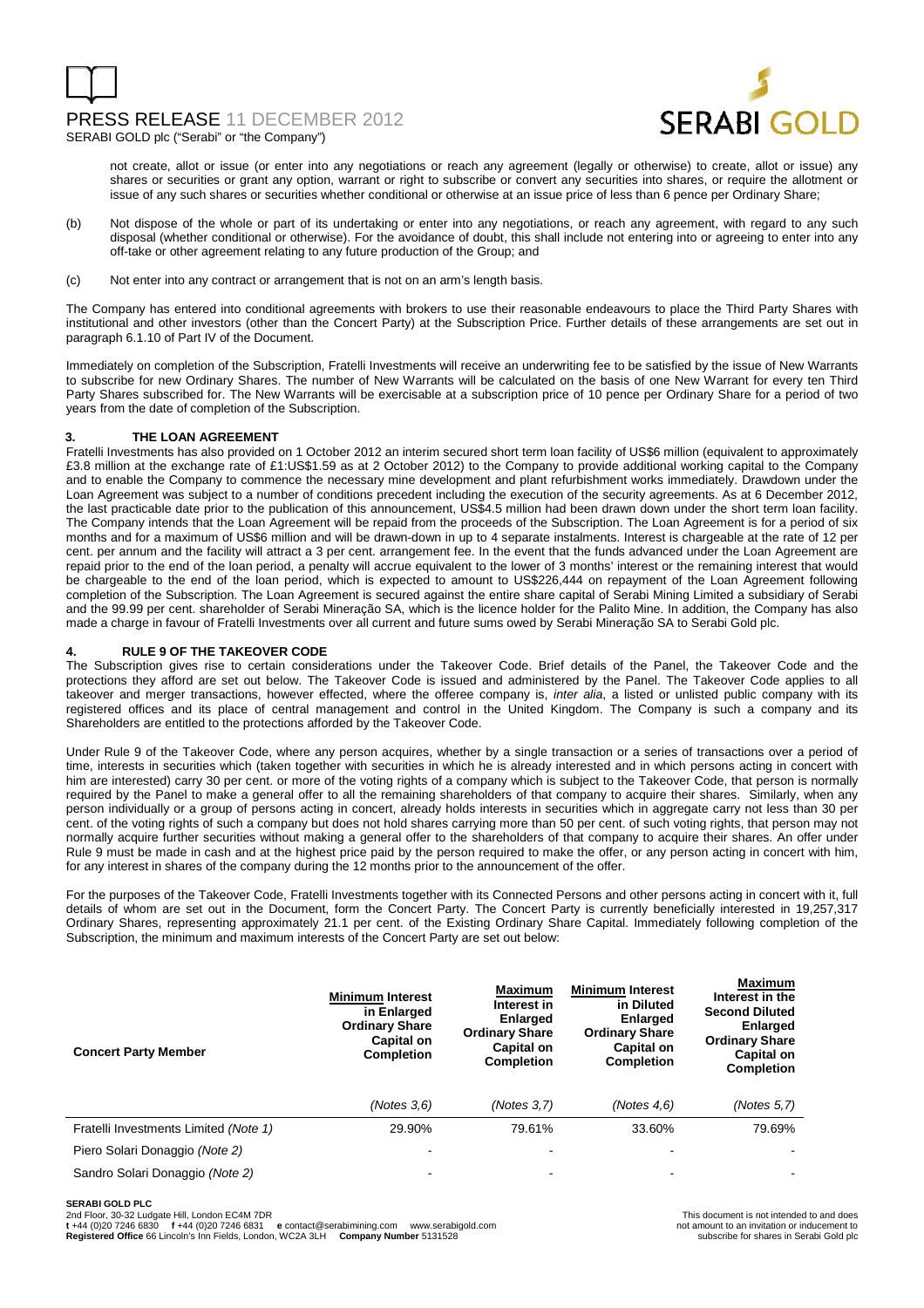## PRESS RELEASE 11 DECEMBER 2012 SERABI GOLD plc ("Serabi" or "the Company")



| Carlo Solari Donaggio (Note 2)  | $\overline{\phantom{a}}$ | -      | $\blacksquare$ |        |
|---------------------------------|--------------------------|--------|----------------|--------|
| Nicolas Bañados (Note 8)        | 0.44%                    | 0.44%  | 0.48%          | 0.50%  |
| Jorge Arancibia Pascal (Note 9) | 0.01%                    | 0.01%  | 0.01%          | 0.01%  |
| Total                           | 30.35%                   | 80.07% | 34.08%         | 80.20% |

- Note 1 Fratelli Investments Limited is a 99.9 per cent. owned subsidiary of Inversiones Menevado Dos Limitada which is itself a 99.97 per cent. owned subsidiary of Inversiones Menevado Limitada which is itself a 96.92 per cent. owned subsidiary of Inversiones Megeve Capital Limitada. The shareholders of Inversiones Megeve Capital Limitada comprise Asesorias e Inversiones Barolo Limitada, which is controlled by Piero Solari Donaggio and his dependants, Asesorias e Inversiones Brunello Limitada, which is controlled by Sandro Solari Donaggio and his dependants and Asesorias e Inversiones Sangiovese Limitada, which is controlled by Carlo Solari Donaggio and his dependants. Further details are set out below in paragraph 3 of Part B of this Part II of the Document.
- Note 2 Piero Solari Donaggio, Sandro Solari Donaggio and Carlo Solari Donaggio are the sole directors and the ultimate beneficial shareholders of Fratelli Investments.
- Note 3 The Enlarged Ordinary Share Capital comprises the Existing Ordinary Shares and the Subscription Shares.
- Note 4 The Diluted Enlarged Ordinary Share Capital comprises the Existing Ordinary Shares, the Subscription Shares, the new Ordinary Shares issued on exercise of the Existing Warrants and the new Ordinary Shares issued on exercise of the New Warrants.
- Note 5 The Second Diluted Enlarged Ordinary Share Capital comprises the Existing Ordinary Shares, the Subscription Shares and the new Ordinary Shares issued on exercise of the Existing Warrants.
- Note 6 Assumes that third parties subscribe for all the Third Party Shares and that Fratelli Investments subscribes for the Minimum Subscription and receives the maximum number of New Warrants as an underwriting fee.
- Note 7 Assumes that there are no third party subscribers for the Subscription Shares and Fratelli Investments therefore subscribes for all the Subscription Shares issued by the Company pursuant to the Subscription Agreement.
- Note 8 Nicolas Banados, an attorney-in-fact of Fratelli Investments, directly owns 144,282 Ordinary Shares. In addition, Nicolas Banados is the beneficial owner of 50 per cent. of the share capital of Asesorias e Inversiones Asturias Limitada which beneficially owns 25 per cent. of the units in Fondo de Inversion Privado Santa Monica. Asesorias e Inversiones Asturias Limitada is interested in 159,665 Ordinary Shares and Fondo de Inversion Privado Santa Monica is interested in 1,300,000 Ordinary Shares and 216,666 Existing Warrants. Accordingly, Nicolas Banados is interested in aggregate, directly and indirectly, in 1,603,947 Ordinary Shares and 216,666 Existing Warrants.
- Note 9 Jorge Arancibia Pascal, an attorney-in-fact of Fratelli Investments, is the beneficial owner of 85 per cent. of the share capital of Asesorias e Inversiones Hipa Limitada which is interested in 37,370 Ordinary Shares.

Full details of the Concert Party's interest are set out in Part A of Part II of the Document.

As set out in Part D of Part II of the Document, the Concert Party currently own 2,487,499 Existing Warrants which were subscribed for by the Concert Party pursuant to the share placement by the Company on 24 January 2012. At such time the Concert Party's maximum interest in Serabi, assuming full exercise of its holding of the Existing Warrants, would have been less than 29.9 per cent. Accordingly, there was no requirement at the time of issue of the Existing Warrants to the Concert Party to seek a waiver from the Panel as there would have been no obligation to make a mandatory offer for the Company following the exercise of the Existing Warrants. Furthermore, the new Ordinary Shares to be issued on the exercise of the Existing Warrants on completion of the Proposals as set out in the Document, would represent only 1 per cent. of the Diluted Enlarged Ordinary Share Capital. Accordingly, the Independent Directors, who have been so advised by Beaumont Cornish, believe that the inclusion of the Existing Warrants within the Waiver is fair and reasonable and in the best interests of the Independent Shareholders and the Company as a whole. In giving its advice, Beaumont Cornish has taken account of the commercial assessments of the Independent Directors.

The Takeover Panel has agreed to waive the obligation of the Concert Party to make a general offer that would otherwise arise as a result of its participation in the Subscription, subject to the approval of Independent Shareholders. Accordingly, the Resolution is being proposed at the General Meeting to approve the Waiver and will be taken on a poll. No member of the Concert Party will be entitled to vote on that resolution and accordingly no member of the Concert Party will do so.

#### **If on Completion of Subscription the Concert Party holds less than 50 per cent. of the Company's voting share capital but more than 30 per cent., any further increases in the Concert Party's interests in Ordinary Shares following Completion will be subject to the provisions of Rule 9.**

**If however, on Completion of the Subscription the Concert Party holds more than 50 per cent. of the Company's voting share capital, the Concert Party may be able to increase its aggregate shareholding in the Company without incurring any obligation under Rule 9 to make a general offer to the Company's other Shareholders. Under the Takeover Code, whilst each member of the Concert Party continues to be treated as acting in concert, each member will be able to increase further his respective percentage shareholding in the voting rights of the Company without incurring an obligation under Rule 9 to make a general offer to Shareholders to acquire the**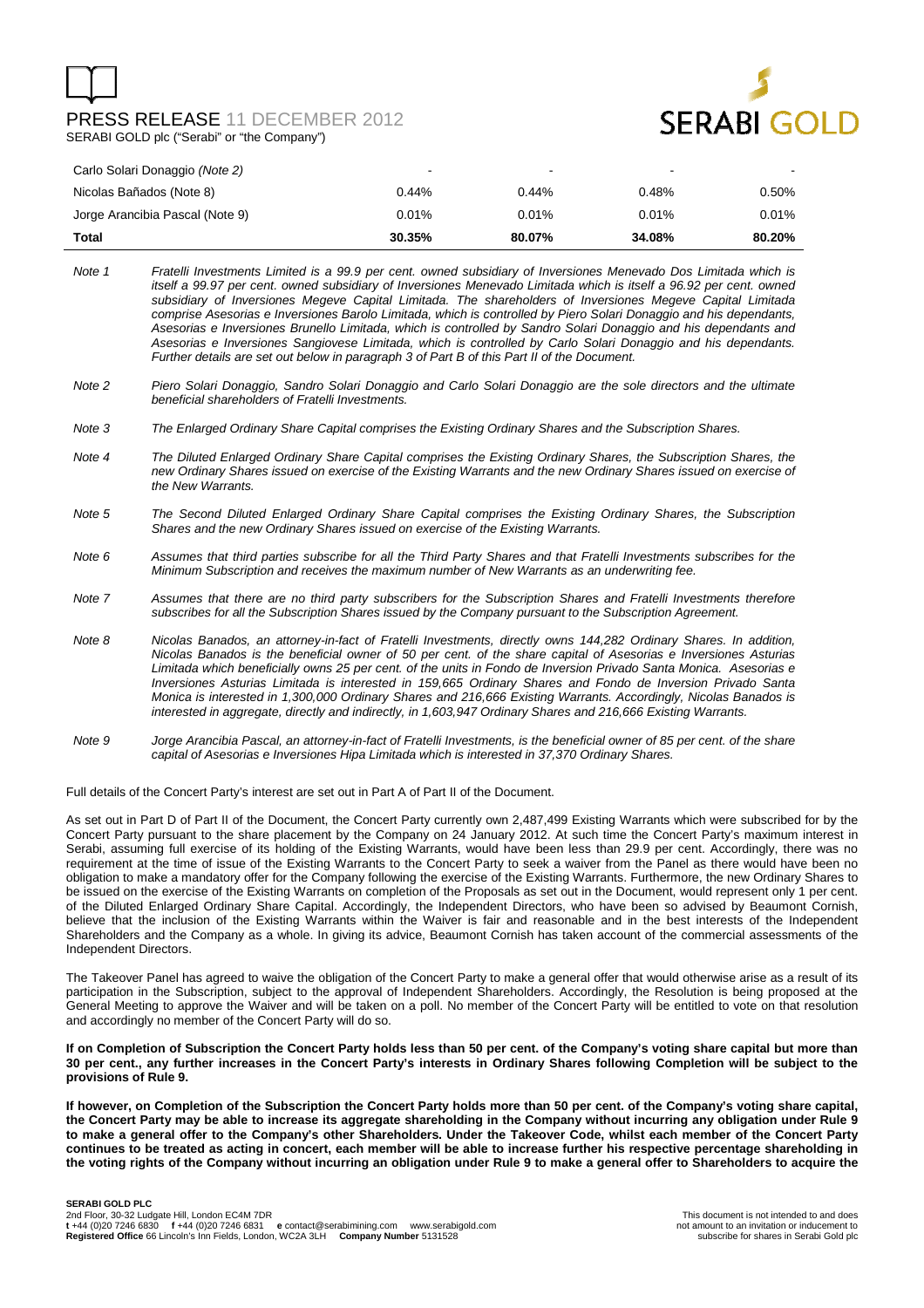# PRESS RELEASE 11 DECEMBER 2012



SERABI GOLD plc ("Serabi" or "the Company")

**entire issued share capital of the Company. However, individual members of the Concert Party will not be able to increase their percentage shareholding through or between a Rule 9 threshold, without the consent of the Panel.** 

#### **INTENTIONS OF THE CONCERT PARTY**

Other than the right of Fratelli Investments to appoint up to a further two non-executive directors to the Board of the Company pursuant to the Subscription Agreement, the Concert Party is not intending to seek any changes to the Board and has confirmed that it is its intention that, following the increase in its shareholding as a result of its participation in the Subscription, the business of the Company will be continued in substantially the same manner as it is at present, with no major changes. With this in mind, there will be no repercussions on employment or the location of the Company's places of business and no redeployment of the Company's fixed assets. The Concert Party is also not intending to prejudice the existing employment rights, including pension rights, of any of the employees or management of the Group nor to procure any material change in the conditions of employment of any such employees or management or to take any steps to amend the Company's share trading facilities in force at the date of the Document.

The Company, Beaumont Cornish and Fratelli Investments have entered into the Lock-in and Relationship Agreement dated 10 December 2012 which governs the relationship between the Company and Fratelli Investments and the acquisition and disposal and dealings in Ordinary Shares following Admission by members of Fratelli Investments. Details of the Lock-in and Relationship Agreement are set out in paragraph 6.1.7 of Part IV of the Document.

#### **6. RELATED PARTY TRANSACTIONS**

AIM

As Fratelli Investments is currently interested in more than 10 per cent. of the issued ordinary share capital of the Company, the Subscription Agreement and the Lock-in and Relationship Agreement are related party transactions for the purposes of Rule 13 of the AIM Rules. For the purposes of the AIM Rules, The Directors of Serabi consider, having consulted with the Company's nominated adviser, Beaumont Cornish, that the terms of the Subscription Agreement and the Lock-in and Relationship Agreement are fair and reasonable insofar as Shareholders are concerned. The Directors have taken into account in particular that the Subscription Agreement conditionally provides the full funding of US\$18 million identified by the preliminary economic assessment, issued on 29 June 2012, as being the capital required to reopen the Palito mine as well as additional working capital for the Company until such time as cash flow is generated from the Palito mine. Furthermore, proceeds from the Subscription Agreement will enable the Company to repay amounts drawn down under the Loan Agreement.

#### TSX

As a result of Fratelli Investments' shareholding in Serabi, the Subscription Agreement and the Loan Agreement are related party transactions for Serabi under Canadian securities laws pursuant to Multilateral Instrument 61-101 – Protection of Minority Security Holders in Special Transactions ("**MI 61-101**"). In accordance with MI 61-101, Serabi is relying on the exemption from the requirement to obtain minority shareholder approval of the Subscription and the Loan Agreement and the requirement to obtain a formal valuation in connection with the Subscription available for transactions supported by an arm's length shareholder that holds at least 20 per cent. of the Existing Ordinary Share Capital and a greater shareholding interest that that of the Concert Party. In particular, Eldorado Gold Corporation which is interested 21,340,000 Ordinary Shares, equivalent to approximately 23.38 per cent. of Existing Ordinary Share Capital, confirmed to Serabi that it supported the Subscription and the Loan Agreement.

#### **7. ADMISSION TO AIM**

Application will be made for the Subscription Shares to be admitted to trading on AIM. It is expected that Admission will become effective and dealings in the Subscription Shares will commence on 22 January 2013. The new Ordinary Shares will when issued and fully paid, rank in all other respects pari passu with the Existing Ordinary Shares in issue including the right to receive all dividends and other distributions declared, made or paid after the date of their issue.

#### **8. GENERAL MEETING**

The Document contains the Notice of General Meeting. The General Meeting is to be held at Farrer & Co LLP at 66 Lincoln's Inn Fields, London, WC2A 3LH at 10.00 a.m. on 16 January 2013. At this meeting, the Resolution to approve the Waiver will be proposed as an ordinary resolution to be taken on a poll by Independent Shareholders voting in person or by proxy at the General Meeting. Shareholders should note that members of the Concert Party will not be permitted to vote at the General Meeting.

#### **9. RECOMMENDATION**

As Eduardo Rosselot, a non-executive director of the Company, is the nominated Board appointee of Fratelli Investments, he is not independent for the purposes of the recommendation. The Independent Directors therefore, comprising the Board other than Eduardo Rosselot, having been so advised by Beaumont Cornish, consider that the Proposals, including the Waiver, are fair and reasonable and in the best interests of the Independent Shareholders and the Company as a whole. In giving its advice, Beaumont Cornish has taken account of the commercial assessments of the Independent Directors. Accordingly, the Independent Directors unanimously recommend Independent Shareholders to vote in favour of the Whitewash Resolution to be proposed on a poll at the General Meeting as the Independent Directors intend to do in respect of their own beneficial holdings which amount, in aggregate, to 1,162,973 Existing Ordinary Shares, representing approximately 1.37 per cent. of the Existing Ordinary Share capital.